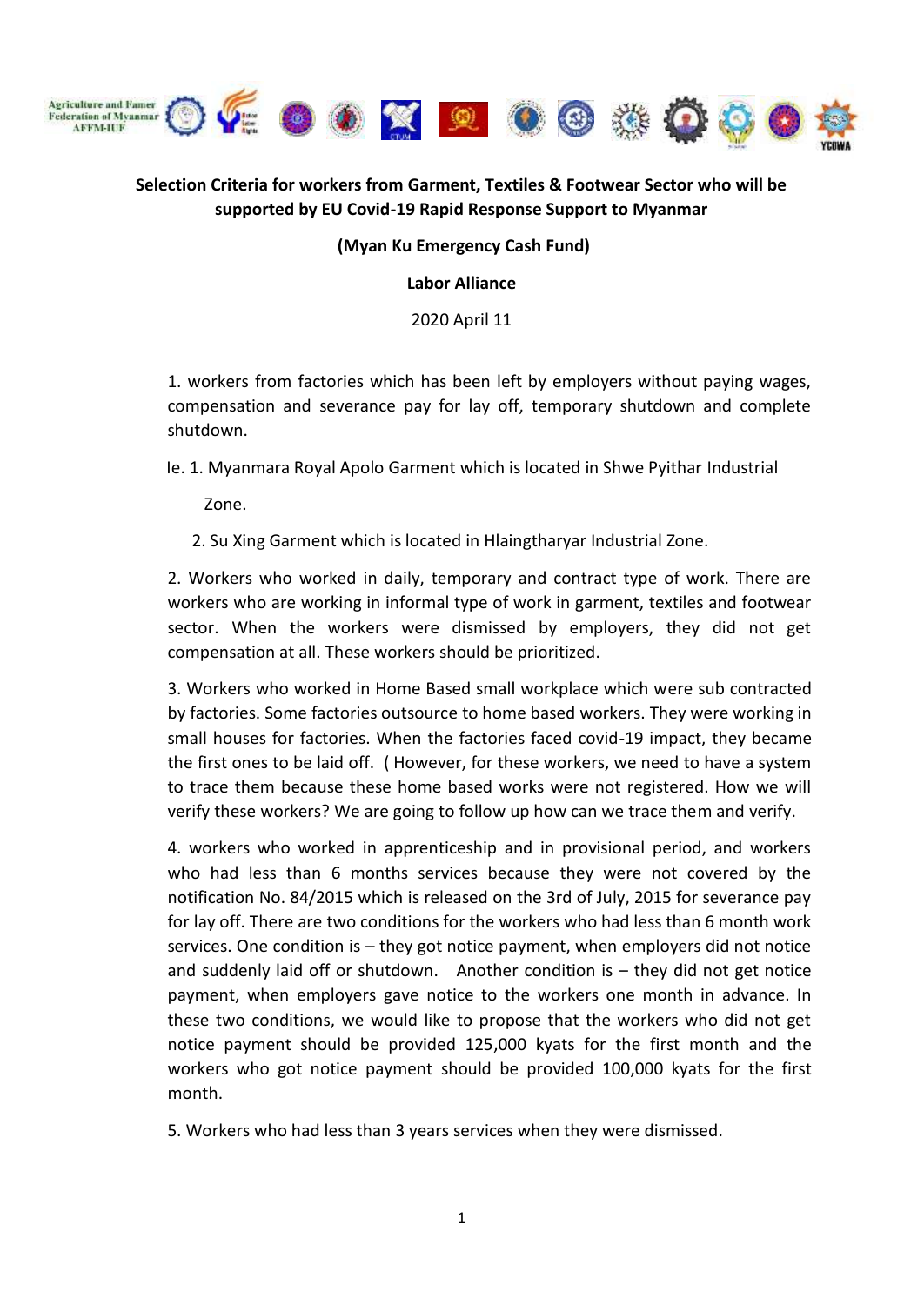6. Workers who had 3 years and above services when they were dismissed and who did not get compensation according to the notification No. 84/2015 and the existing labour laws.

7. The last priority is regardless of service terms, the workers from the factories which were completely shut down.

8. Workers who are still in the dispute settlement for lay off, temporary shutdown and complete shutdown which are related to covid-19 strike and health conditions.

9. workers from the factories which were temporarily shutdown without any payment to workers due to the government orders to stay at home and not to do gathering.

The COVID 19 infection is spreading widely and the CMP Garment, Textile and Footwear factories with big numbers of workers who stay within the industrial zones in the congested communities are the ones to be effected very much. Through - temporary shutdown, complete shutdown of these factories – although late in terms of prevention - it is suggested to also consider the possible growth in numbers of workers in need..

----------------------------

### **Concerns regarding the actual transfer**

EU and Myan Ku Fund will apply "Wage Money transfer system" for cash transfer to the workers.

Workers group will make sure to have contact telephone numbers in the list so that the cash transfer will reach smoothly to the workers.

Using "**Wave Money** System" is good but there should be also other systems as back up.

1. Some workers, might face some difficulties when they do not have telephone numbers to use "Wave Money System". Therefore, we have to check whether the workers have telephone numbers.

2. We have to check if "Wave Money service" reaches every village across the country.

3. We would like to share this experience.

The workers who were laid off, dismissed went to their home towns and villages. CTUM was informed by a worker from Nyaung Htauk Village, Nyaung Done township, Ayeyarwaddy Region. There were 33 workers who had been facing difficulties for their survival because they were dismissed and they are unemployed. IWFM with the assistance of Online Food box Volunteer Team provided the food for one week through local village authority. 3 representatives of the 33 workers, received the assistance from the local authority. Then shared other workers. ( this was what was done but seems to have a hole for fraud)